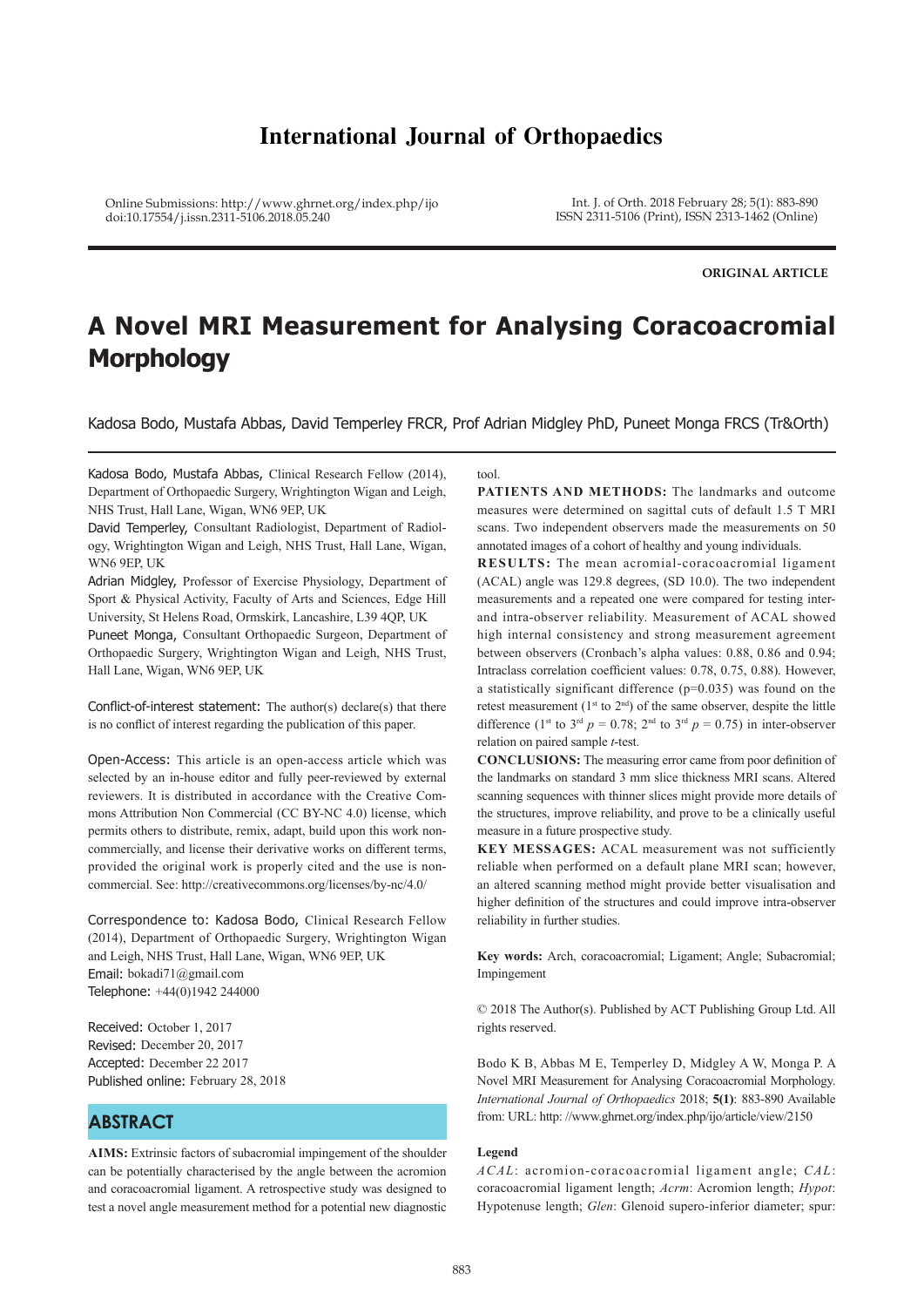acromial spur in mm; Acrm shape: acromial morphology according to Bigliani and Vanarthos and Monu classification; *SSP outlet*: supraspinatus outlet area; *Normalised*: the SSP outlet area/glenoid height

## **INTRODUCTION**

Impingement syndrome is a common cause of shoulder pain with an annual incidence of between 0.9 and 2.5% and with a lifetime prevalence from 6.9% to 66.7% in the general population worldwide<sup>[1]</sup>. Shoulder pain was the third most common musculoskeletal condition reported in primary care in 2005 and about 1% of the adult population presented with new onset shoulder pain. The majority (70%) of them related to rotator cuff pathology<sup>[2]</sup>.

 With the advent of magnetic resonance imaging, it is now possible to examine soft tissue changes and to define the threedimensional anatomy of the coracoacromial arch without using radiation. Several studies found magnetic resonance imaging (MRI) scans to be reliable, sensitive and specific to detect rotator cuff tears and impingement-related changes, such as the distortion of the coracoacromial arch<sup>[3-4]</sup>. The coracoacromial arch anatomy on MRI has been described and various studies published with comparisons of differences in the subacromial space on MRI between symptomatic and asymptomatic cohorts<sup>[5-8]</sup>. Most of the studies required computerised analysis and, therefore, are not reproducible in everyday clinical settings, unlike the acromial-coracoacromial ligament (ACAL) angle, which has potential for routine clinical use. This present study explored the use of MRI scans to identify extrinsic causes of subacromial impingement, which might potentially serve as a diagnostic tool for shoulder impingement and aid surgical decision making. Additionally, this feature would potentially provide further details for understanding the pathogenesis of shoulder impingement syndrome and rotator cuff disease. This study aimed to quantify the anatomical appearance of the coracoacromial arch on MRI scans via measurements using recognisable landmarks.

# **METHODS AND MATERIALS**

This specific measurement method has not been published previously and owing to its novelty the precise technique was defined and its inter- and intra-observer reliability were determined during this study. Sample size was calculated using a prospective power calculation. A similar previously published study was used as an example. Roidis *et al*. (2009) measured the supraspinatus outlet area on MRI scans in two cohorts of patients<sup>[8]</sup>. The mean outlet area was  $577 \text{ mm}^2$  in asymptomatic young patients and 481 mm<sup>2</sup> in rotator cuff deficient adults. The mean difference of 96 mm<sup>2</sup> was significant,  $(p = 0.036)$ . Using the frequencies of the above publication, a Chi-square table was constructed by an independent statistician and it was found that 50 patients were required in each arm of the study to obtain statistical power of 80% at an alpha value of 0.05. Measurements were then taken on 50 annotated, previously performed MRI images from the archive of the Hospital's Radiology Department. The study used asymptomatic and rotator cuff deficient cohorts of patients to meet the original aims of the research. No patient identifiable data was used and no patients were physically involved in the study. For confidentiality purposes, the images were annotated, and were listed and identified by their unique hospital 7-digit PAS number (Patient Administration System, NHS IT Framework), which was unrelated and unlinked to any other identifiable data. The list and images were stored in a separate encrypted file in the radiology department's

PC for further reference until the study was completed and then it was deleted. This file was accessible only to the research team members. The study was registered at the hospital's research and development department and via the Integrated Research Application System (IRAS). Favourable ethical opinion was given by the Health Research Authority's East of England National Research Ethics Service (NRES) Committee (Project ID 127015, REC reference 14/ EE/0047). The study conformed to the ethical principles outlined in the Declaration of Helsinki.

 MRI scan images were produced by two 1.5 Tesla scanners, Phillips Intera Archieva and Siemens Aera, in the Radiology Department of the Trust. The images were then uploaded and stored in the Picture Archiving and Communication System (PACS). This software was also used for the measurements (Centricity Enterprise TM, GE Healthcare Ltd) and is a popular clinical tool in assessing radiological images<sup>[9]</sup>. The researchers aimed to formulate this new measurement method for use in everyday clinical practice and this warranted testing on PACS, which by default provided all the necessary electronic measuring tools, for example, angle and distance measurements. Hence, the researchers believed that testing the method in a real clinical situation added extra value to the study. The study was performed on standard hospital PCs (Dell GX755 Desktop PC 17' LCD Monitor).

 In order to reduce the confounding factor of ageing, young patients' preoperative annotated MRI scans (between 18-25 years of age, with an average age of 22 years) were used for this phase of the study, hypothesising that the coracoacromial arch would lack degenerative changes. The images, obtained between 09/10/2012 and 30/09/2013, were quasi-randomly selected from the hospital's Radiology Department database according to date of birth and orthopaedic history in the radiology reports. The most common indication for the MRI scan was shoulder instability and the majority of the scans were MRI arthrograms. The authors stipulated that the ACAL angle should not be affected by the small amount of intra-articular contrast agent (gadolinium). Sixty-two images were selected, irrespective of gender, race, dexterity, occupation, area of living, social circumstances, recreation or sport activity, health or comorbidities. By gender, 50 male and 12 female patients' MRI scans were collected with an approximate sex ratio of 4:1. Males were over-represented in the sample compared to the previously published ratio of 1.8:1<sup>[10]</sup>. The high male/female ratio could be explained by the high incidence of sport injuries in the catchment area where rugby was popular. In order to reduce other confounding factors, certain conditions were excluded, such as fracture, septic arthritis, tumour, previous acromioplasty, previous rotator cuff reconstruction, or other surgery that had left an implant in the area of interest.

 According to inclusion and exclusion criteria 62 shoulder MRI scans were selected, comprising 10 plain MRI scans and 52 MRI arthrograms. Twenty scans were excluded: five had fractures, four were poor quality, seven had previous surgery, two had os acromiale and two scans were not accessible. Five additional MRI scans were available that had been performed on the contra-lateral shoulders of the same patients and three more from two patients who had repeated MRI scans on the same joint in various years. In addition, eight more available image-sets were included resulting in a total of 50 MRI scans collected for the study. To reduce ascertainment bias, the measurements were carried out blind and independently by two clinical research fellows (Observer A and B) who were an experienced orthopaedic trainee and trained orthopaedic surgeon, respectively. Both were familiar with the PACS software. Observer B repeated the measurements on all 50 MRI scans after a 2-week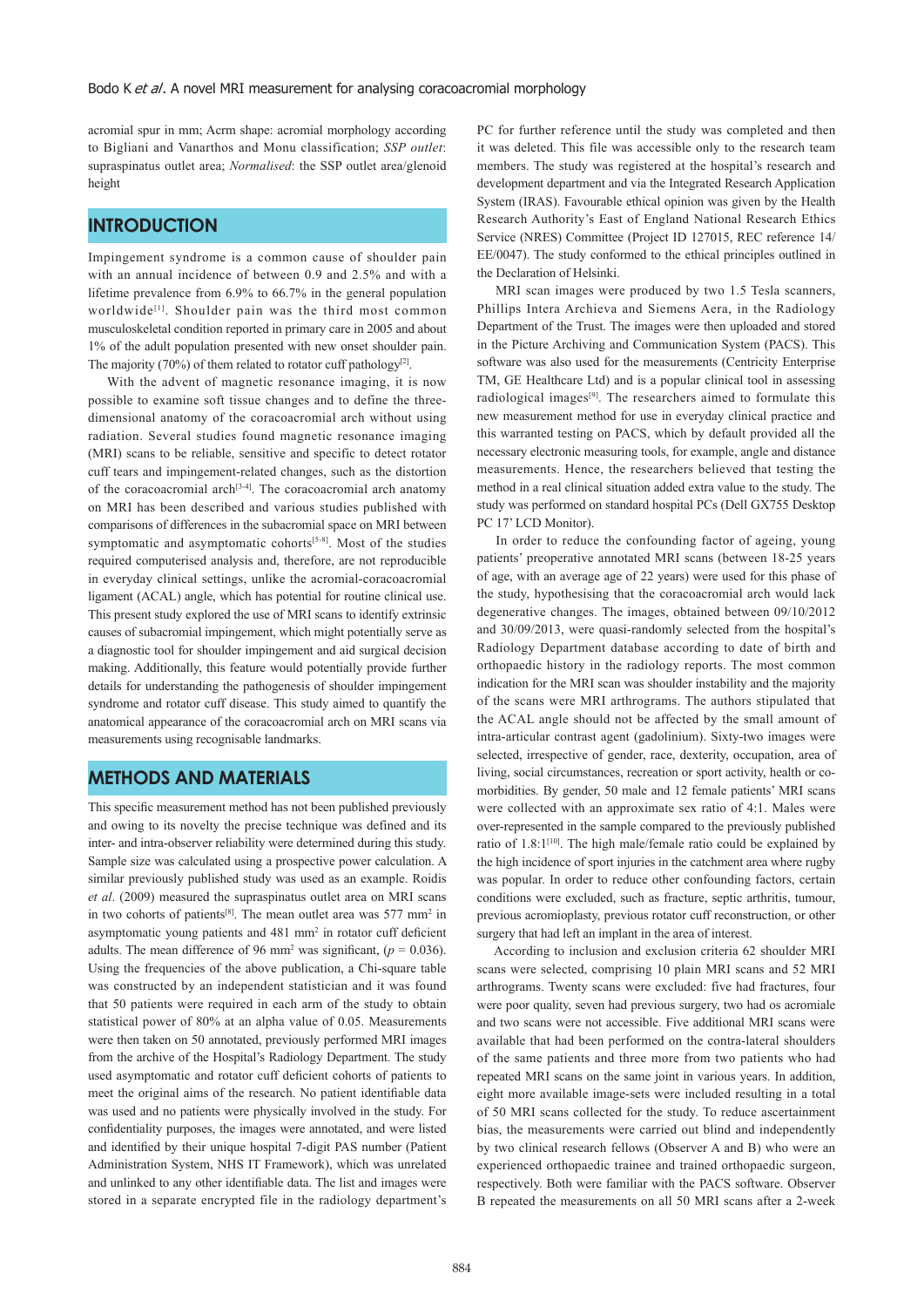washout period. This washout period was used to reduce recall bias. The 50 MRI scans were then reviewed three times by the two observers: observer "B" did the first (M1) and second (M2) repeated measurements and observer "A" did the third (M3) countermeasurement.

 The ACAL angle was established and defined among well recognised bony landmarks and the line of the coracoacromial ligament (CAL) on T2 weight sagittal MRI scan images, specifically on cuts where the coracoid tip just appeared (Figure 1 and Figure 2). The vertex of the angle was on the anterior margin of the acromion where the CAL was inserted. The anterior side was along the CAL and ended at the ligament's origin on the coracoid process. The posterior side was drawn along the under-surface of the acromion and ended at its posterior end. Then the two sides were connected with a line forming a triangle and were used as the hypotenuse. In order to test the measurement reliability, secondary outcome measures were established. The length of the sides (CAL and acromion) and the hypotenuse, and the territory of the triangle were calculated. The latter was believed to correspond to the supraspinatus outlet area<sup>[8]</sup>. It was then normalised with glenoid height in order to adjust the values to an individual basis. Glenoid height was believed to correspond to the patients' overall body characteristics and it was defined as its supero-inferior diameter, a distance between the base of the coracoid at the proximal pole and the base of the scapular wing at the distal pole of the glenoid rim. When acromial spurs were observed, their extensions from the acromial plane were measured at a right angle (Figure 1b). These measurements provided continuous data for further statistical analysis. The observed acromia were classified according to Bigliani's concept<sup>[11]</sup>. The following categories were used: type I, as flat; type II, as curved; and type III, as hooked shaped in cross section. For describing a convex shaped acromion, a type IV category was used according to Vanarthos and Monu classification<sup>[12]</sup>. A plan was made to conduct another study using participants with symptomatic shoulders and then acromial configuration would have been relevant, hence the rationale for distinguishing acromia type. These categorical data were collected in order to complete the analysis with previously stipulated features of impingement<sup>[13-14]</sup>.

 **Figure 1 a+b:** Examples for ACAL angle measurement. The landmarks: undersurface of acromion, the coraco-acromial ligament and its acromial and coracoid attachments, and the posterior edge of acromion. These points form a triangle, representing an area of a cross section of the subacromial space.

 **Figure 2 a+b:** The ACAL angle measurement landmarks on plain x-ray and sagittal MRI scan image of the same shoulder joint. It is noticeable the plane of the sagittal MRI slice cuts through the ligament in an angle as it represented with the purple line. It may explain the ligament segmental appearance on the image.

 Altogether 150 measurements were taken and 8 outcome measures were collected each time. The three sets of measurements were then compared for inter-observer and intra-observer reliability. For the statistical analysis IBM®SPSS® Statistics Version 22 software was used (SPSS Inc., Chicago, IL). Distribution, maximum and minimum values of the range, the mean with a 95% confidence interval and standard deviation (SD) of each outcome were calculated using descriptive statistical analysis. Relative reliability was calculated using the intraclass correlation coefficient (ICC) and Cronbach's Alpha. Absolute reliability was calculated with a paired samples t-test. The paired sample correlation, mean difference, standard deviation of the differences (diff SD), standard error of the mean difference (SEM), and p value were calculated. Statistically significant changes were accepted at *p* < 0.05. Cronbach's alpha



**Figure 1 A:** In this example the ACAL angle is 126.6°. **B:** The acromial spur extension is measured in right angle to its undersurface.

was considered as acceptable between 0.60-0.69, good if between 0.70-0.89 and excellent if above 0.90. The ICC was interpreted as moderate agreement between 0.50-0.69, strong agreement between 0.70-0.79, and almost perfect agreement above 0.80[15-16].

## **RESULTS**

The mean ACAL angle was  $129.7^{\circ}$  (95% CI =  $128.5^{\circ} - 131.7^{\circ}$ ; SD 10.03). The range was from 105.6° to 154.9° and the distribution was Gaussian. Comparing the ACAL angle measurements (M1 to M3; M2 to M3; M1 to M2) showed high internal consistency (Cronbach's alpha 0.88, 0.86 and 0.94) and strong measurement agreement (ICC of 0.78, 0.75, and 0.88). Despite the high correlations, the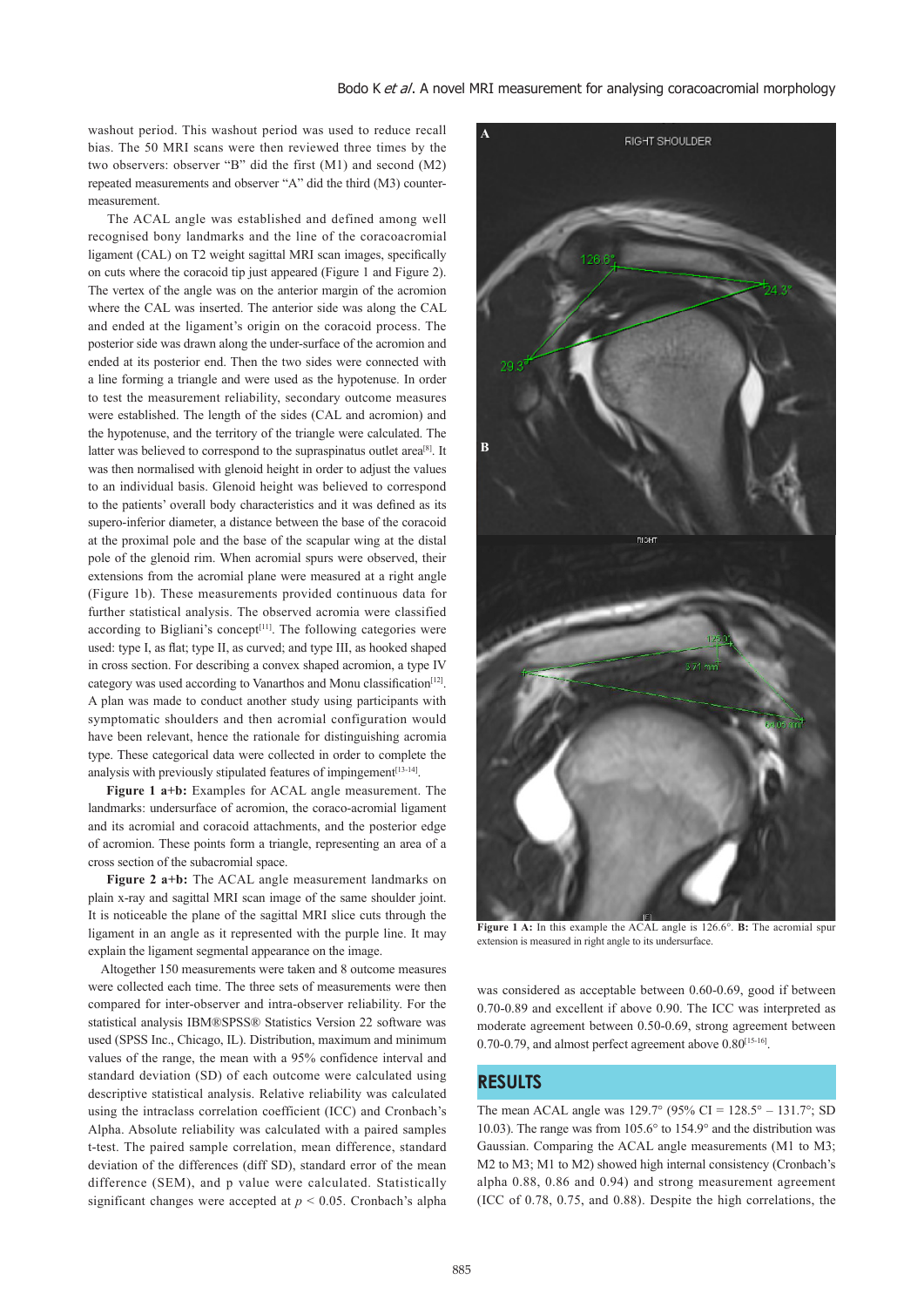Bodo K et al. A novel MRI measurement for analysing coracoacromial morphology



**Figure 2 A:** Axillar and sagittal views**; B:** Antero-posterior and sagittal views

paired sample analysis showed a significant mean difference (*p* = 0.035) in the measured angles when comparing the first (M1) and repeated (M2) measurements, indicating systematic bias across repeated measures. The measured angles were closer together (*p* = 0.15 and  $p = 0.91$ ) in the inter-observer relations, namely the first to third and second to third measurements, which were reliable. Scatter plots (Graph 1, Graph 2, Graph 3) demonstrated a good relative relationship among the arms, but systematic error of the measurements. Bland-Altman plots (Graph 4, Graph 5, Graph 6) were generated and all three plots showed symmetric and wide distribution, with no particular pattern, suggesting no systematic bias, but systematic error of measurements as confidence intervals were in a wide range.

 The paired mean differences were only a few degrees (M1 *vs*  M3 1.38°, M2 *vs* M3 0.11°, M1 *vs* M2 1.5°) and the range of the differences for the paired angles was from 0.1° to 20.6°. The SD of the differences were 4.8° (M1 *vs* M2), 6.7° (M1 *vs* M3) and 7.1° (M2

*vs* M3) and it was expected the difference between the measurements of two different observers would be within the range of +/- 1.96 SD, namely from 9.4° to 13.9° and there was 95% chance for two separate measurements would differ by +/- 12.1°. The Bland-Altman plots showed the level of agreement was too wide a range  $(+/- 12.1^{\circ})$ for measuring potentially less than 10° pathological alteration on the MRI scans in spite of the very little difference between the means of the measurements. The secondary outcome measures were less reliably measured, as some of them had poor correlations and others had significant mean differences across measurements (Table 1).

# **DISCUSSION**

The main aim of the present study was to develop a novel measuring method for the coracoacromial arch on standard MRI scans of the shoulder and test its intra- and inter-observer reliability. Two observers measured the angle of the acromion to the coracoacromial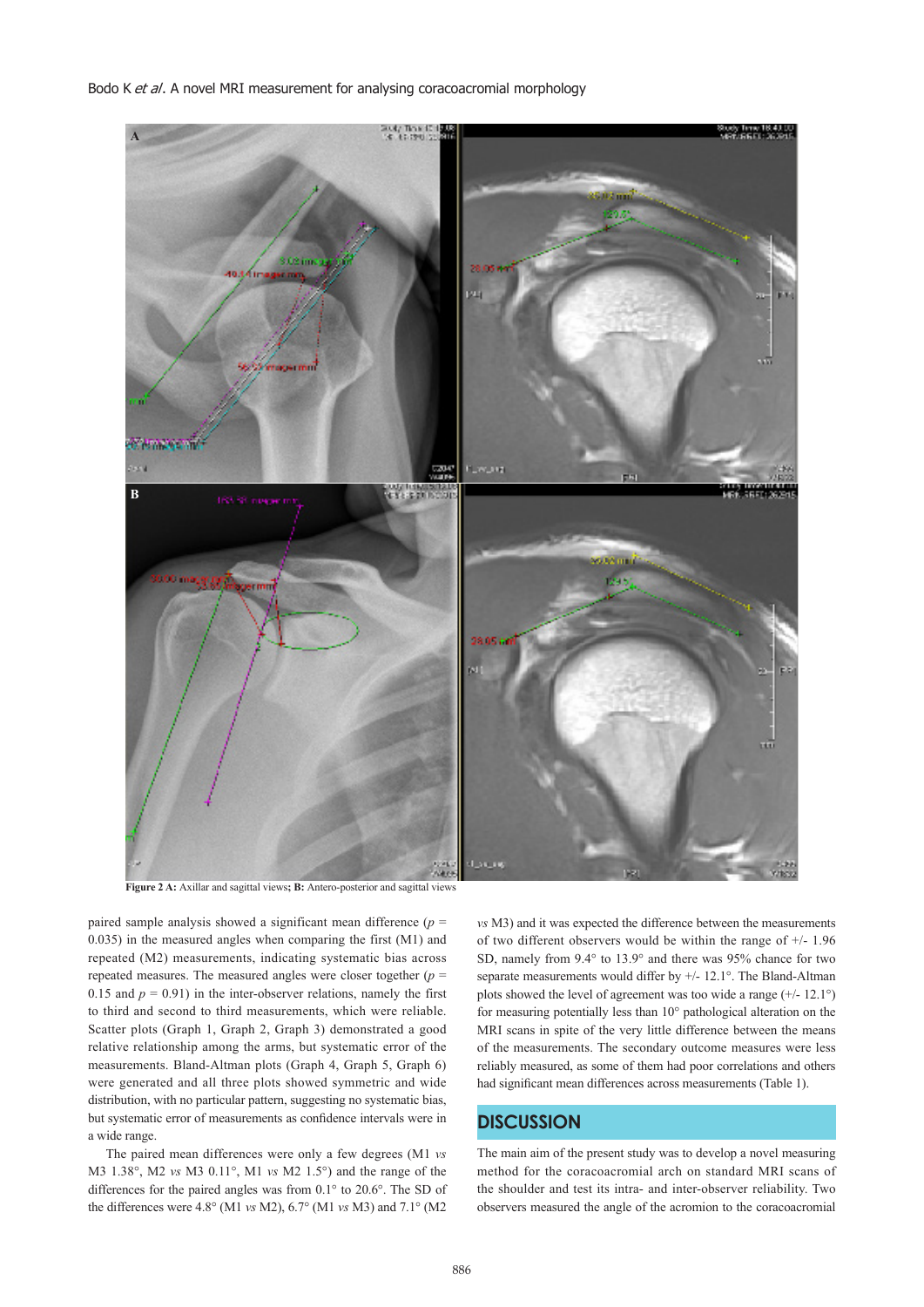ligament (ACAL angle) along with other secondary measures. The ACAL angle might have been unrelated to the actual size of the ligament, the acromion or the coracoid process, and as the ligament is connected to two fixed points of the bony scapula, it was considered as constant. It appeared to be well measurable and the mean difference among the measured angle values was statistically











non-significant between observers, but significant across the repeated measurements of observer B. The systematic error might have been from various causes.



**Graph 4** Bland-Altman Plot of ACAL angle M1 and M2 with Mean Diff 1.5° 95%CI -8.026° – 11.01° (intra-observer reliability).



**Graph 5** Bland-Altman Plot of ACAL angle M1 vs M3 measurement with Mean Diff  $1.38^\circ$  95% CI-11.75°- 14.5° (inter-observer reliability).



**Graph 6** Bland-Altman Plot of ACAL angle M2 vs M3 measurement with Mean Diff -0.11° 95% CI -14.3°-13.8° (inter-observer reliability).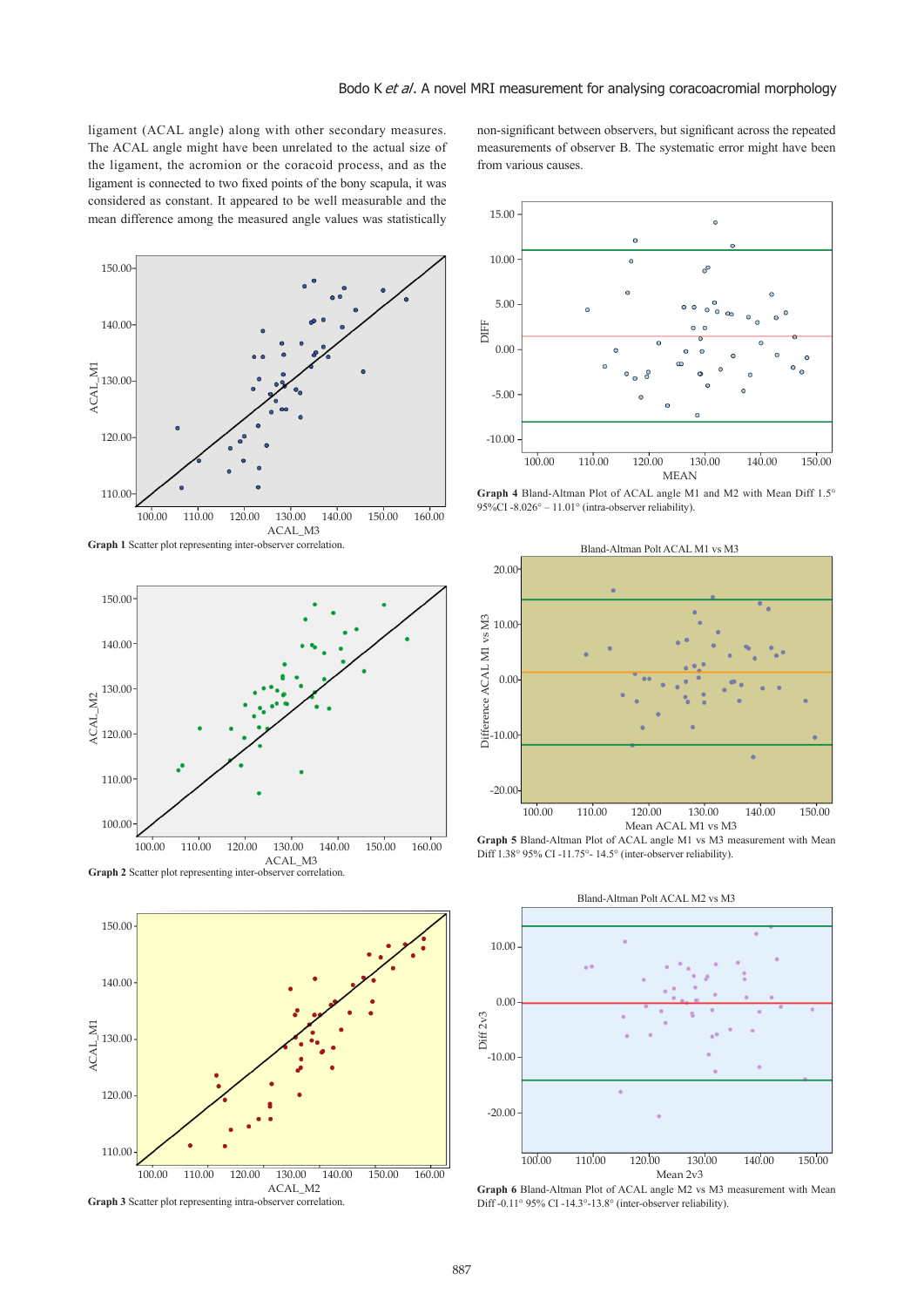Firstly, the angle and distances were measured on a computer screen using the same software that is widely used for clinical purposes for radiological images assessment and analysis, although the measurements were operator dependent. It was believed if the method worked in those circumstances then clinical applicability would have been possible straight away. As the method did not differ from everyday clinical practice, no further training was required. The software provided in-built validated distance and angle measurement tools and, regardless of its validity, the measurements were different due to possible human factors.

 Secondly, the measured angles and distances were based on the end-points and their positions were limited by the pixel grid, the crosshair could have been on particular pixels only, compromising the measurement, but more importantly, the bony landmarks definition was not always sufficient to precisely set the points. Greater magnification was associated with lower definition as the images became pixelated. Furthermore, it was difficult to define the under surface of the acromion, especially when it was uneven, such as in convex (type IV) or curved (type II) acromial morphology. Additionally, it was observed that the acromion cross-section changed shaped on each cut, some appeared to be type III, type II, or even type I depending on the actual cut. The type III appearance was seen on only one slice of the sets in several cases. The authors agreed to draw the line under the acromion that best matched its overall

**Table 1** Summarised reliability test results. Green fields are representing the intra-observer reliability results. White fields are inter-observer results. Outlying results are highlighted with red.

| --- <i>,</i> --o       | ----------------<br><b>Relative Reliability</b> |                                                          |                   | <b>Absolute Reliability</b>                     |                           |
|------------------------|-------------------------------------------------|----------------------------------------------------------|-------------------|-------------------------------------------------|---------------------------|
| <b>Measure</b>         | Cronbach's<br>Alpha                             | <b>Intraclass</b><br>Correlation<br>Coefficient<br>(ICC) | <b>ICC</b><br>Sig | t-test Paired<br><b>Samples</b><br>Correlations | t-test<br>2-tailed<br>Sig |
| <b>ACAL M1M3</b>       | 0.876                                           | 0.78                                                     | $\overline{0}$    | 0.78                                            | 0.152                     |
| <b>ACAL M2M3</b>       | 0.857                                           | 0.749                                                    | $\Omega$          | 0.749                                           | 0.91                      |
| <b>ACAL M1M2</b>       | 0.939                                           | 0.884                                                    | $\Omega$          | 0.884                                           | 0.035                     |
| CAL M1M3               | 0.683                                           | 0.519                                                    | $\overline{0}$    | 0.519                                           | 0.888                     |
| CAL M2M3               | 0.898                                           | 0.815                                                    | $\overline{0}$    | 0.818                                           | 0.04                      |
| CAL M1M2               | 0.777                                           | 0.635                                                    | $\overline{0}$    | 0.639                                           | 0.19                      |
| Acrm M1M3              | 0.893                                           | 0.807                                                    | $\overline{0}$    | 0.815                                           | $\Omega$                  |
| Acrm M2M3              | 0.9                                             | 0.819                                                    | $\overline{0}$    | 0.819                                           | 0.043                     |
| Acrm M1M2              | 0.907                                           | 0.83                                                     | $\overline{0}$    | 0.837                                           | 0.028                     |
| Hypot M1M3             | 0.889                                           | 0.8                                                      | $\overline{0}$    | 0.813                                           | $\overline{0}$            |
| Hypot M2M3             | 0.928                                           | 0.866                                                    | $\overline{0}$    | 0.874                                           | $\Omega$                  |
| Hypot M1M2             | 0.941                                           | 0.888                                                    | $\mathbf{0}$      | 0.889                                           | 0.336                     |
| Glen M1M3              | 0.694                                           | 0.531                                                    | $\overline{0}$    | 0.538                                           | $\Omega$                  |
| Glen M2M3              | 0.88                                            | 0.785                                                    | $\Omega$          | 0.785                                           | 0.578                     |
| Glen M1M2              | 0.814                                           | 0.686                                                    | $\overline{0}$    | 0.697                                           | $\overline{0}$            |
| Spur M1M3              | 0.414                                           | 0.261                                                    | 0.032             | 0.267                                           | 0.152                     |
| Spur M2M3              | 0.803                                           | 0.671                                                    | $\overline{0}$    | 0.671                                           | 0.326                     |
| Spur M1M2              | 0.736                                           | 0.582                                                    | $\mathbf{0}$      | 0.593                                           | 0.32                      |
| Acrm Shape M1M3        | 0.451                                           | 0.291                                                    | 0.019             | 0.293                                           | 0.696                     |
| Acrm Shape M2M3        | 0.679                                           | 0.514                                                    | $\Omega$          | 0.515                                           | 0.811                     |
| Acrm Shape M1M2        | 0.777                                           | 0.635                                                    | $\overline{0}$    | 0.635                                           | 0.792                     |
| SSP Outlet M1M3        | 0.798                                           | 0.664                                                    | $\mathbf{0}$      | 0.672                                           | 0.006                     |
| <b>SSP Outlet M2M3</b> | 0.824                                           | 0.701                                                    | $\overline{0}$    | 0.712                                           | 0.015                     |
| SSP Outlet M1M2        | 0.916                                           | 0.845                                                    | $\Omega$          | 0.845                                           | 0.432                     |
| Normalised M1M3        | 0.725                                           | 0.569                                                    | $\overline{0}$    | 0.572                                           | 0.69                      |
| Normalised M2M3        | 0.774                                           | 0.632                                                    | $\mathbf{0}$      | 0.634                                           | 0.023                     |
| Normalised M1M2        | 0.858                                           | 0.751                                                    | $\mathbf{0}$      | 0.764                                           | 0.002                     |

plane most of the time, but this practice might explain the statistically significant measurement error. The line cut off the hooked part of the acromion (type III) forming a reference line for the hook measurement. The hook measurement showed large variability because of a few millimetres difference on the screen which was practically unnoticeable owing to the measuring tool's relative line and end-point thickness.

 Thirdly, with the naked eye a 5 degrees difference was unnoticeable and even these small variations could have brought statistically significant differences in the measured values. This drawback of the measuring tool might have been rectified by magnification but in return the over-enlargement made the border of the measurable structures pixelated and they became blurred on the screen. It could be considered as a major disadvantage of the usage of MRI scan images compared to high definition plain radiographs, but even x-ray measurement has been reported to be controversial<sup>[9]</sup>. Additionally, a well-defined measuring method, such as the Cobb angle for scoliosis, has been reported as unreliable in the case of premature skeletons due to poor visualisation of bony landmarks on the radiograph<sup> $[17]$ </sup>. However, with the evolution of radiological imaging in the future, it might be possible to use the same method with a better outcome. Apparently, these tools at present could only be used as an estimate in everyday clinical practice. In return, using another more reliable piece of software and tools would take away practicality and would only add value for research purposes, which would not meet the research team's original aims. It is possible that more detailed training and feedback for the measurement method would have provided a better outcome. However, to test the method's reproducibility from a simulation that would be reasonably practicable in clinical practice, the simple measurements were performed after a description of the method and a short discussion and agreement of the process of identifying specific landmarks. A future study could be repeated in modified circumstances, for example, with the use of three-dimensional reconstruction and a computer-aided measuring assistance tool. The available MRI scans for this present research had 3 mm slice thickness and good quality 3-D reconstruction was not possible. However, a future study could be designed with thinner sliced scans, for example 1 mm, which would provide far more detail. The image definition can be improved by using stronger MRI scanners<sup>[18-19]</sup>. The study could be repeated with 3 Tesla instead of 1.5 Tesla magnetic field strength using a scanner, which might significantly increase the image quality as shown in other studies<sup>[20-21]</sup>. However, consideration should be taken because longer scanning times might increase motion artefacts and a stronger scan could decrease the signal-to-noise ratio. An altered plane sagittal scan might provide better visualisation (Figure 3a and Figure 3b). However, this would require repeating the scans by reconstructing the images from available MRI scans; which is possible, but the digital rendering would potentially lead to an inferior definition of the structures, therefore producing pixelated and blurred images. The sagittal-oblique plane scan would cut the ligament in its full length and would provide a sagittal cut of the acromion at the level of the presumed impingement. It also might help the visualisation of the acromial morphology as it would provide a cross-section of the acromion at the insertion point of the ligament at the acromial tip. It would lead to a more reliable agreement in the classification and would also help to establish the measuring line at the under-surface of the acromion, which was one of the limitations of the present study.

 The exact role of CAL is still not clear and is debated in the literature. The ligament's own mechanoreceptors and deformation of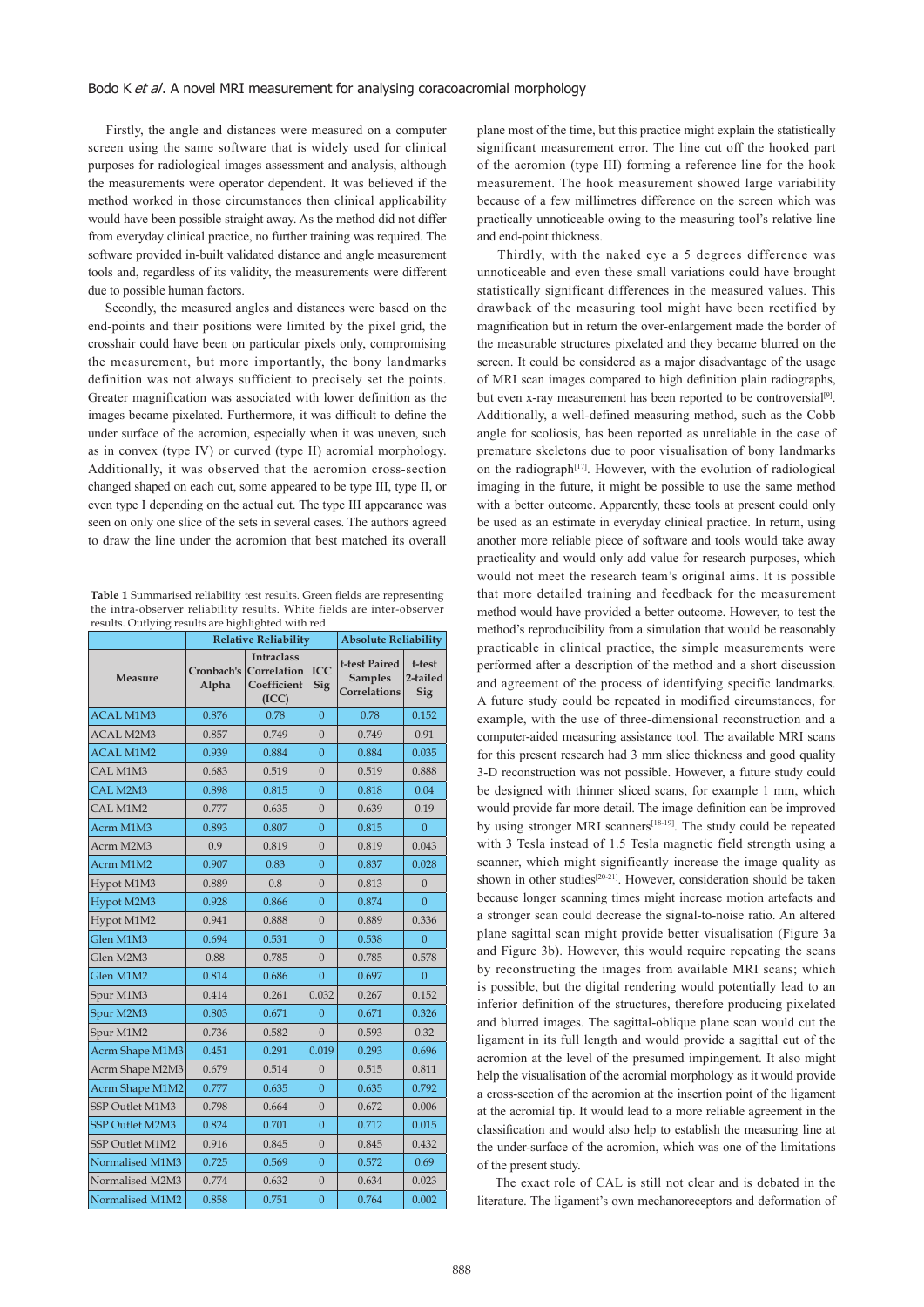## Bodo K et al. A novel MRI measurement for analysing coracoacromial morphology



**Figure 3** A: sagittal-oblique plane along the aspect of CAL (orange marking). Please note the angle between the glenoid (blue line) and the modified plane (green line); B: The sagittal oblique plane along the aspect of CAL (orange marking). Please note the angle of the modified plane (green line) to the glenoid (blue line).

the ligament on dynamic ultrasound scan are reported, which suggests its function as a restraint and also with a role in proprioception<sup>[22]</sup>. It is also reported the ligament can reform or regenerate after surgical transection, suggesting its functional importance as an anatomical structure<sup>[23-24]</sup>. The altered plane MRI scan may reveal further morphological features to aid understanding of the role of CAL in impingement.

 **Figure 3 a+b:** The desired plane of sagittal MRI scan visualising the coraco-acromial arch, including the full length of CAL and cross section of the acromion.

# **CONCLUSION**

Measurement of the angle of the ligament to the acromion (ACAL angle) was hypothesised to be relevant so that a steeper angle decreases the subacromial space, leading to increased contact and pressure of the above-mentioned structures. Even though the ACAL angle was measured with good correlation between the observers, within the first and repeated observations the measured values were significantly different. An altered scanning method might provide better visualisation and higher definition of the structures and could improve intra-observer reliability in further studies.

# **ACKNOWLEDGEMENTS**

The authors acknowledge the assistance of Karen Emery (PACS Manager), and Lindsay Cunningham (Radiographer) for their help with this study to access Radiology Department database at Wrightington Hospital and of Sandra Latham (Research and Development Administrator) for her help in Research Ethical Committee's process. The authors acknowledge the assistance of Kanthan Theivendran BSc(Hons), MBBS, MRCS, FRCS (Tr & Orth) for his help in reviewing the manuscript. The authors acknowledge the assistance of David Nuttall (independent statistician) for his help in power calculation.

# **REFERENCES**

- 1. Luime JJ, Koes BW, Hendriksen IJ, Burdorf A, Verhagen AP, Miedema HS, *et al*. Prevalence and incidence of shoulder pain in the general population; a systematic review. *Scand J Rheumatol.*  2004; **33**: 73-81. [PMID: 15163107]
- 2. Mitchell C, Adebajo A, Hay E, Carr A. Shoulder pain: Diagnosis and management in primary care. *BMJ*. 2005; **331**: 1124-8. [PMID: 16282408]; [DOI 10.1136/bmj.331.7525.1124]
- 3. Kaneko K, DeMouy EH, Brunet ME. MR evaluation of rotator cuff impingement: Correlation with confirmed full-thickness rotator cuff tears. *J Comput Assist Tomogr.* 1994; **18**: 225-8. [PMID: 8126271]
- Tan RK. A review of the role of magnetic resonance imaging in the evaluation of shoulder impingement syndrome and rotator cuff tendon tears. *Annals of the Academy of Medicine.* 1998; **27**: 243- 7. [PMID: 9663318]
- 5. Farley TE, Neumann CH, Steinbach LS, Petersen SA. The coracoacromial arch: MR evaluation and correlation with rotator cuff pathology. *Skeletal Radiol*. 1994; **23**: 641-5. [PMID: 7886475]
- 6. Gold GE, Pappas GP, Blemker SS, Whalen ST, Campbell G, McAdams TA, *et al*. Abduction and external rotation in shoulder impingement: An open MR study on healthy volunteers initial experience. *Radiology*. 2007; **244**: 815-22. [PMID: 17690321]; [DOI 10.1148/radiol.2443060998]
- 7. Graichen H, Bonel H, Stammberger T, Haubner M, Rohrer H, Englmeier KH, *et al*. Three-dimensional analysis of the width